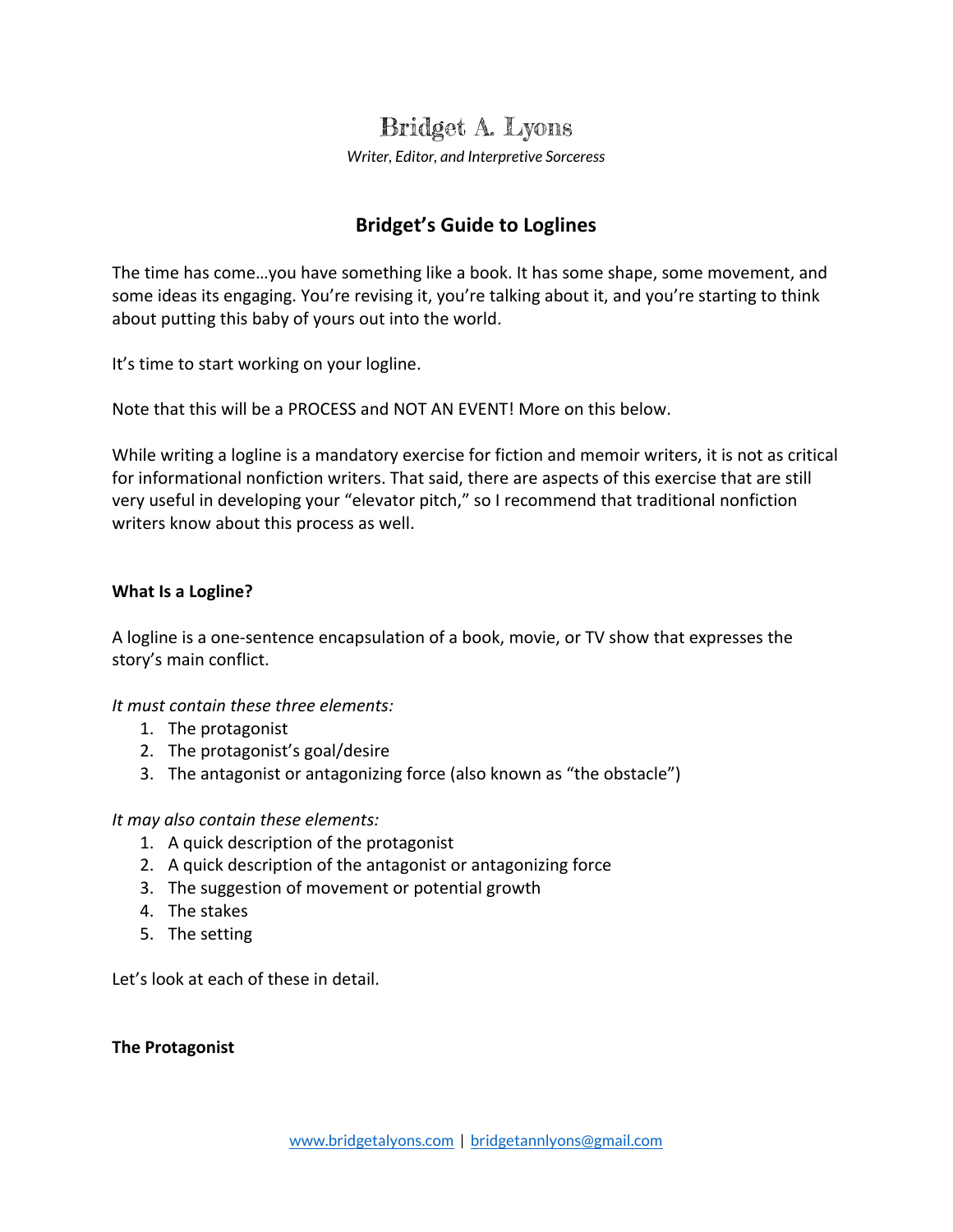Typically, this one is easy: it's your main character. In a memoir, this is your narrator. In your logline, you may or may not want to use their name. It is typically less important than some other identifying aspect of them, such as their job or role in life.

## **The Protagonist's Main Goal/Desire**

Yes, every human being has lots of goals and desires, and your protagonist is no exception. However, your book is typically driven by one big goal. It might be something very concrete, like "Sally needs to get to Mars by the end of the day or her spaceship will explode," or something much less tangible, such as "Devon desperately wants to free himself from the suffocation of his overbearing mother." Drill down until you can identify what truly propels your main character.

## **The Antagonist or Antagonizing Force**

The antagonist or antagonizing force is what's stopping your main character from achieving their goal or attaining their desire. When another character is the antagonizing force, they are commonly referred to as a "villain." However, it's quite common that what's standing in your main character's way is not a person. It can be a concrete force (e.g., gravity, poverty), but it is more often something within the character's psyche that needs to be overcome—lack of knowledge, lack of confidence, past trauma, fear, stagnation, etc.

## **A Quick Description of the Protagonist**

Quick means quick. Like, "a 50-something carnival worker," "a two-headed dragon," or "a transgender journalist." Job titles can be helpful here, as can other intrinsic qualities. If your protagonist is not human, then your logline should make this clear. If there's a juicy adjective that will give your protagonist a little more depth, consider adding it. But keep in mind that a run-on logline is trouble, so don't overdo it!

## **A Quick Description of the Antagonist or Antagonizing Force**

If the antagonist is a character, then simply apply the guidelines above. If you're dealing with an antagonizing force, however, you might find yourself needing to describe the obstacle in another way—perhaps where it came from or something about how it works.

## **The Suggestion of Movement or Potential Growth**

Let's face it: This is why we read books and watch movies and TV shows. When a story begins, the protagonist is in one place. When it ends, they're in another place. Between the beginning and the end, there is a narrative arc that almost always includes some kind of growth or change, and it is that narrative arc that keeps us engaged in the story. Ideally, the expression of your main conflict (protagonist-goal-antagonist) automatically implies movement.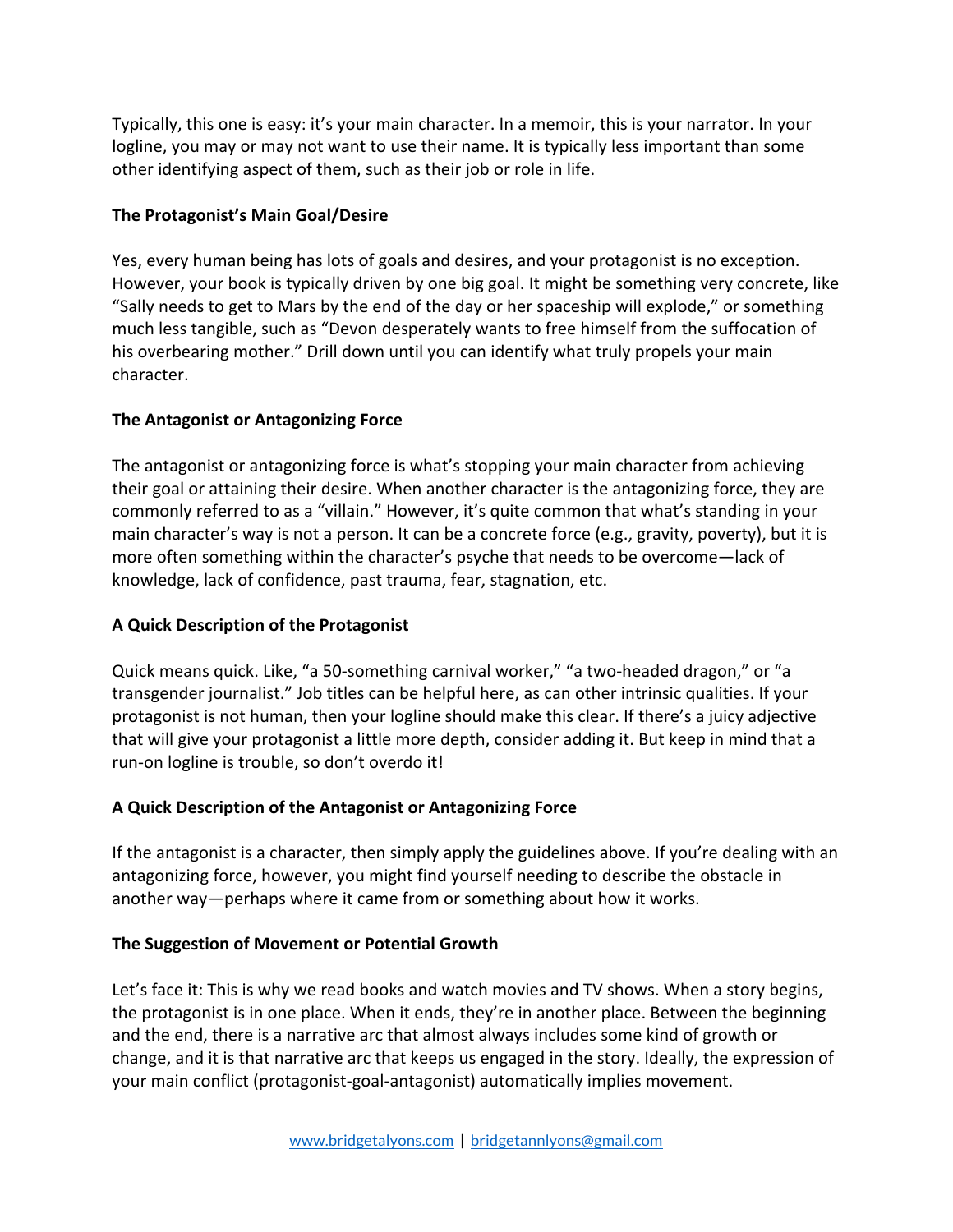#### **The Stakes**

Stakes can take the form of a time limit (see "Sally needs to get to Mars by the end of the day or her spaceship will explode" above) or a meaningful consequence ("If she can't find a kidney donor, Sarah will die"). Squeezing stakes into your logline often adds more tension to your statement of conflict.

## **The Setting**

If your book focuses on a character's internal conflict, it's not necessary to include the setting in your logline. But if you're writing a science fiction or fantasy novel, setting is critical—the reader has to know in advance what kind of world they'll be immersed in, whether it's an ice planet 14 parsecs from Earth or a gender fluid fairy kingdom. Setting might also be a selling point for your book and worth mentioning for that reason. For example, if war has recently broken out in the Ukraine and your book happens to take place there, you'll want to work this detail into your logline.

## **So, How Do You Put These Elements Together?**

That's the creative part! Play with this; it's going to take time. Make every word count. Rearrange elements. Streamline, streamline, streamline.

My biggest piece of advice here is: Don't try to TELL the story. That's what your book does in 100-400 pages, and it's what your "overview" will need to do in one page. Your logline's job is to SELL your story. Capture its essence in broad brush strokes.

And don't include your ending!

#### **Examples**

You can find fun logline examples all over the internet, but here are a few to give you the idea...

After a violent tornado transports a lonely Kansas farm girl to a magical land, she sets out on a dangerous journey to find a wizard with the power to send her home. (*The Wizard of Oz, by L.* Frank Baum, courtesy of *The Writer's Digest*)

A young woman growing up alone in the coastal marshes of North Carolina is suspected of murder when a popular local teen turns up dead. (*Where the Crawdads Sing*, by Delia Owens)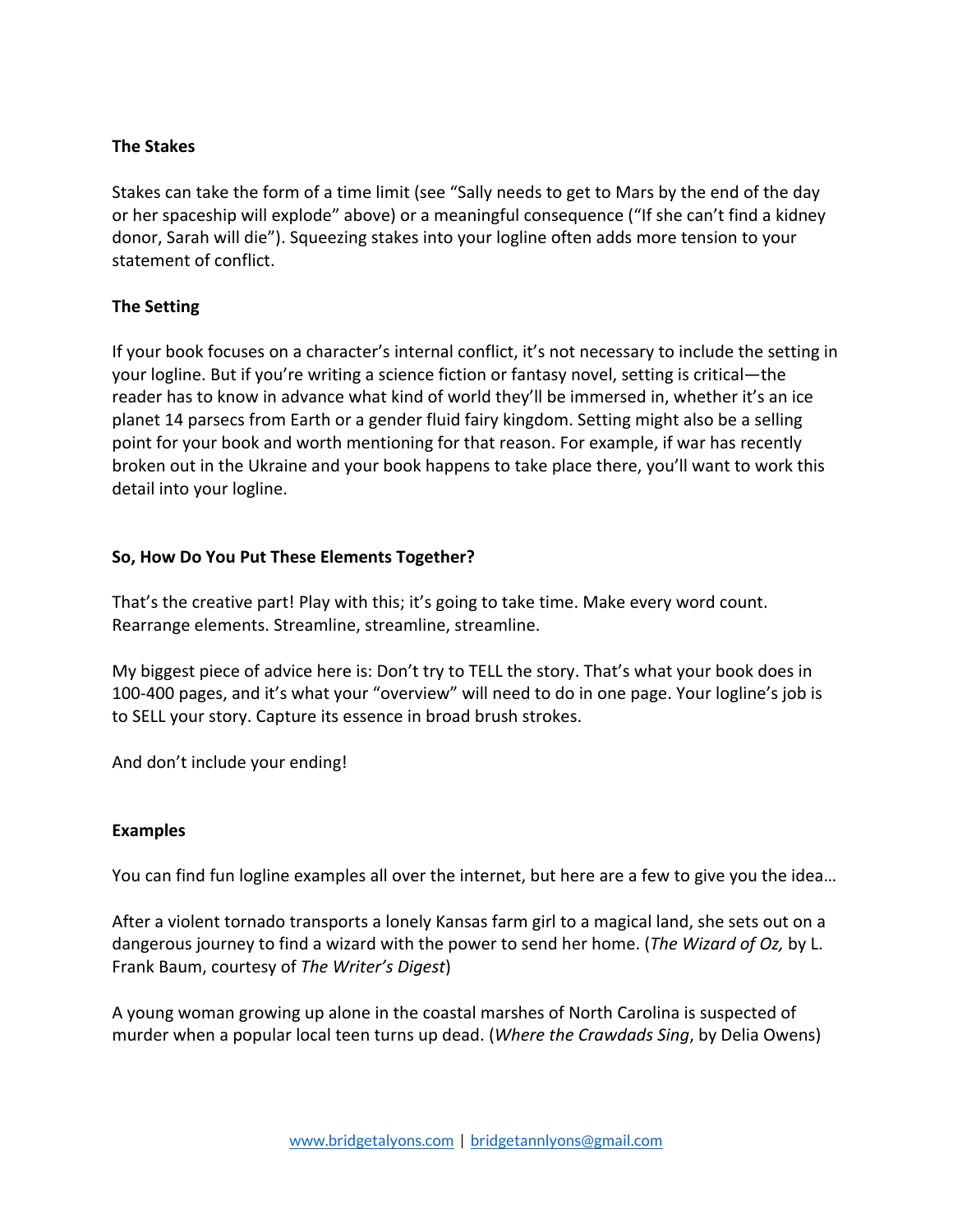In a future North America, where the rulers of Panem control the nation's twelve districts through a televised fight to the death, a sixteen-year-old's survival skills are put to the test when she volunteers to take her younger sister's place in the annual event. (*The Hunger Games*, by Suzanne Collins)

The unassuming hobbit Frodo Baggins reluctantly leads the nine-member Fellowship—two men, four hobbits, a dwarf, an elf, and a wizard—on a terrifying quest to destroy the One Ring before an ancient evil god destroys Middle Earth. (*The Fellowship of the Ring*, by J.R.R. Tolkien)

#### **Next Steps**

Once you have a logline you think you like, test it! Try it out on your friends, try it out on strangers, and definitely try it out on people who are familiar with your book.

Post it on your computer, and revisit it regularly. As you revise your book, check to make sure that your book and logline are aligned. If they aren't, you'll need to choose between editing your book to make it reflect your logline and editing your logline to make sure it represents your book. Obviously, the latter is easier; however, you might find that your book has strayed from what you want it to be. In that case, you have to take the longer path.

*Good luck!*

#### **Further Reading**

If this process intrigues you, you might want to check out a book called *Save the Cat*, by Blake Snyder. While this book is ostensibly about screenwriting, many authors consider it to be a must-have reference tool for understanding story structure.